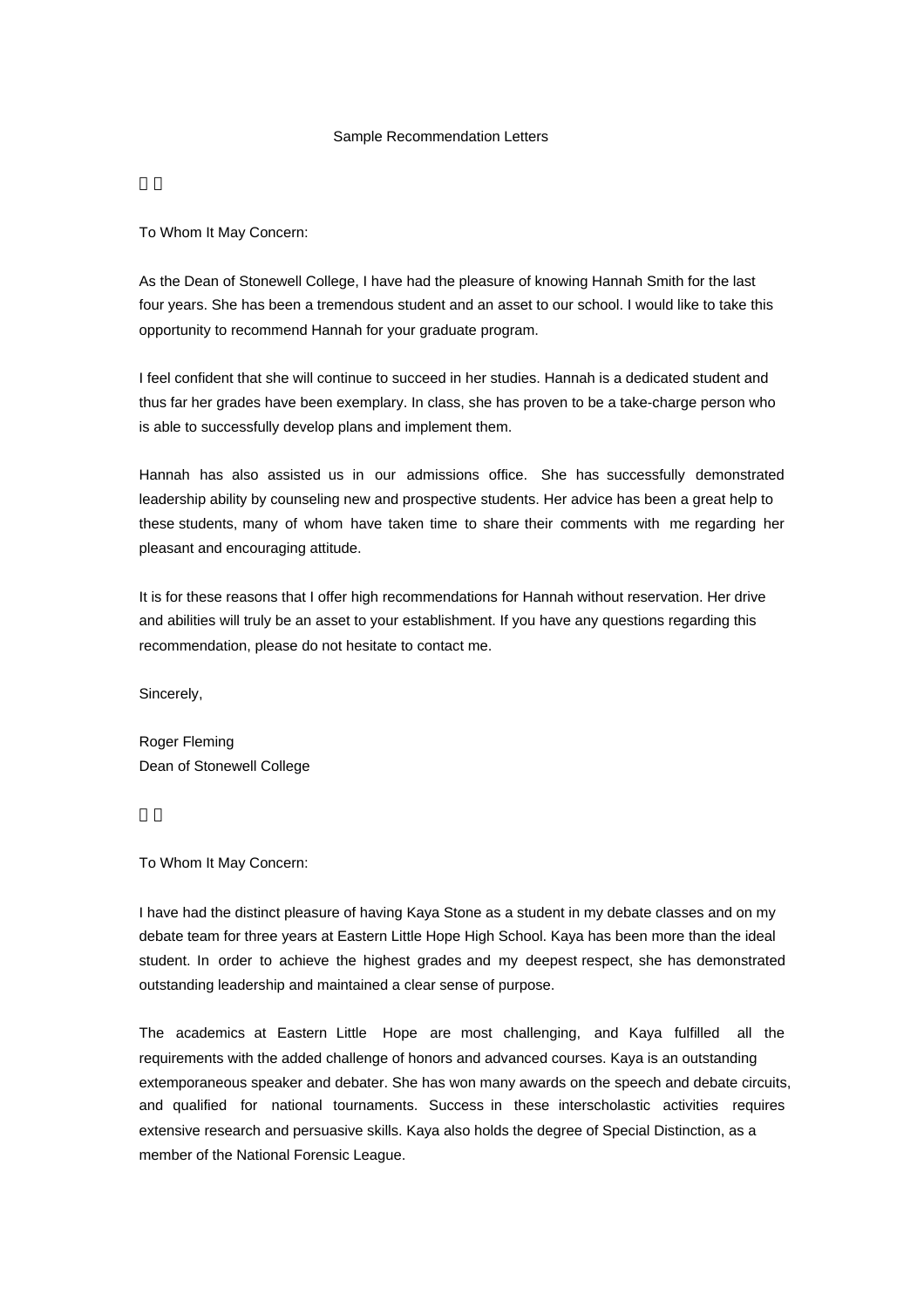Due to its nature of metro, state, and national interscholastic competition, the successful high school forensics student serves by not only representing his or her school but also by representing his or her community as well. One of the requirements in my advanced class is to prepare lectures and guidance for the beginners. With Kaya  $\cdot$  s superior knowledge and involvement in the politi sciences, she developed a strong sense of confidence with a charming attitude. Therefore, I could always depend on her to set the best example as an instructor. Because of her natural leadership abilities, Kaya was selected as our Debate Captain. On account of her mature approach to her responsibilities, I often thought of Kaya as a colleague.

During his time here, Andrew has consistently demonstrated a strong work ethic and a dedication to success. His efforts have produced high quality results time and time again. Last year, Andrew developed and successfully implemented a plan to streamline our production department. The plan was a major undertaking, requiring a great deal of thought and effort on Andrew Theorem and Schools (Schools Schools

Since her classmates, my fellow teachers, and I will always hold her in the highest esteem, I sincerely recommend Kaya Stone as the ideal candidate for matriculation at Eastern Little Hope State.

Respectfully submitted,

Dan Peel, Ph.D.

To Whom It May Concern:

This letter is to serve as my formal recommendation for Andrew Fuller. Andrew has been my direct assistant for several years. He has been interested in obtaining an MBA degree for some time now and I feel that he would be an excellent candidate for your esteemed program.

Though Andrew is my assistant, he is also in an unofficial leadership role. Many of his co-workers

seek his advice and support. Andrew is always there for them and is quite comfortable in the role. I feel his budding leadership abilities will become even more effective in a business school setting.

For these reasons, I highly recommend Andrew Fuller as a candidate for your MBA program. If you have any questions regarding Andrew or this recommendation, please contact me.

Sincerely,

John Thomas Operations Manager Tri-State Directories

Dear Sir: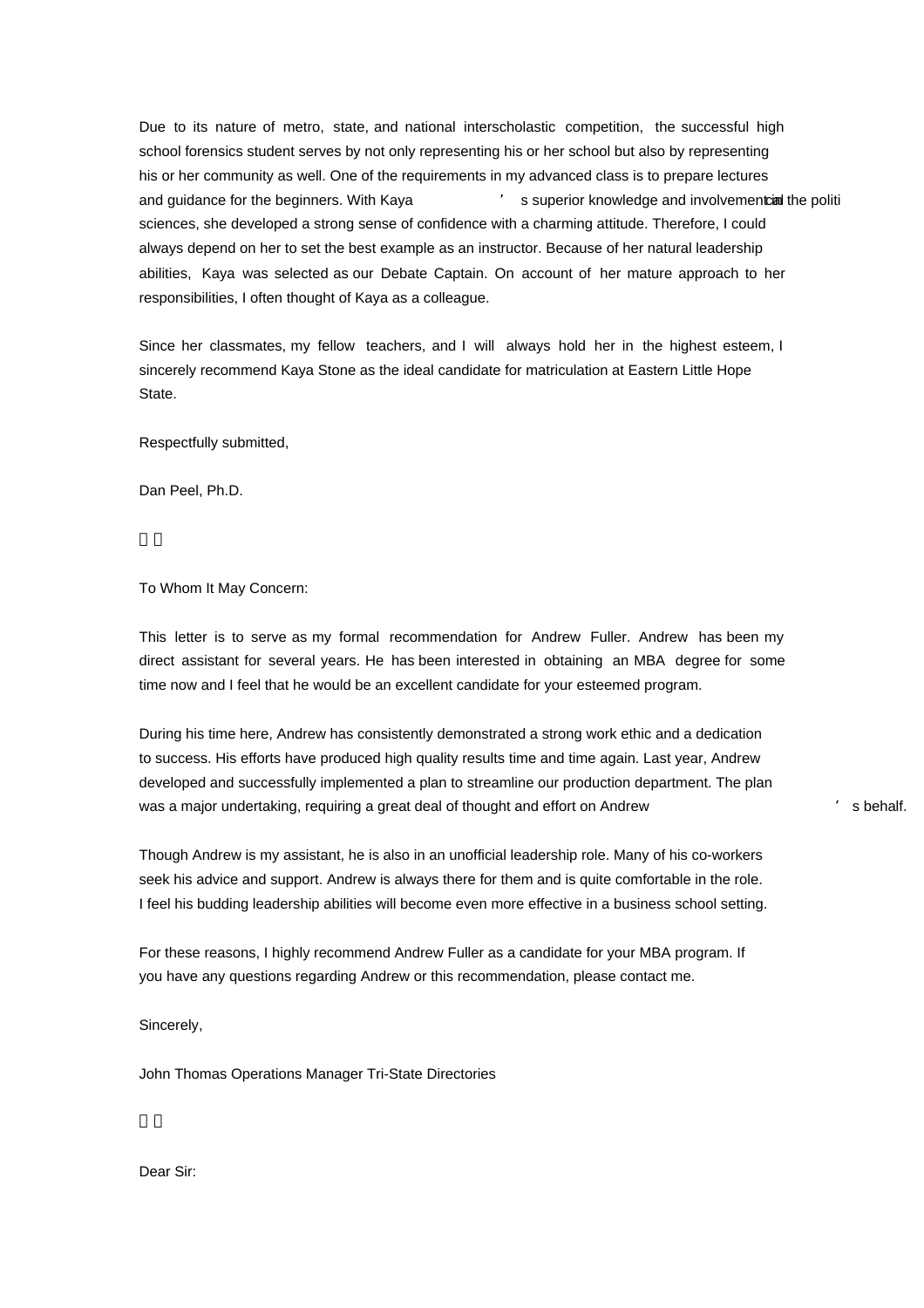Esti worked for me as my assistant for one year. I recommend her without qualification for your entrepreneur program.

While working in commercial production, I often relied on Esti to put together creative presentations, for which she described and outlined the artistic approach to the project, researching illustrations and photographic reference materials. Her creativity, resourcefulness, and ability to see a project through really made these presentations distinctive and successful.

When we went into production on the feature film Hotcha, Esti was able to observe every step of the process, sitting in on meetings and working with people in all areas of the production from the moment the production was set in motion through the release of the film ten months later.

During this time, she was an effective communicator, often serving as my liason to scattered members of the crew. She also coordinated projects involving numerous people, and her ability to work collaboratively while guiding the project quickly and effectively was outstanding. For example, when we suddenly needed to reconceive several action sequences that had already been storyboarded, Esti quickly found a new storyboard artist on location and worked with him, the stunt coordinator and the cinematographer through several drafts to make sure the new sequences worked, and then communicated with crew members from all departments, making sure everyone was up-to-date on the changes that were relevant to them. She even jumped in to draw a few last-minute storyboard changes herself.

Esti's sensitivity, diligence, energy and sense of humor made working with her a joy. I highly recommend her as a welcome addition to the program.

Sincerely,

Jeff Kook

## To Whom It May Concern:

It is with great pleasure and enthusiasm that I am writing to endorse Alice's application to your program. For the last 25 years at Blackmore University, I have been an ethics professor, as well as mentor to many interns and business students. I hope my perspective will be helpful to you as you evaluate this exceptional candidate.

My first contact with Alice was during the summer of 1997,when she organized a summer conference outside of Los Angeles for teenagers interested in communication skills. During the course of the week, Alice presented material with such ease and humor that she set the tone for the entire workshop. Her creative ideas for presentations and activities were inventive and entertaining; they were also astonishingly effective.